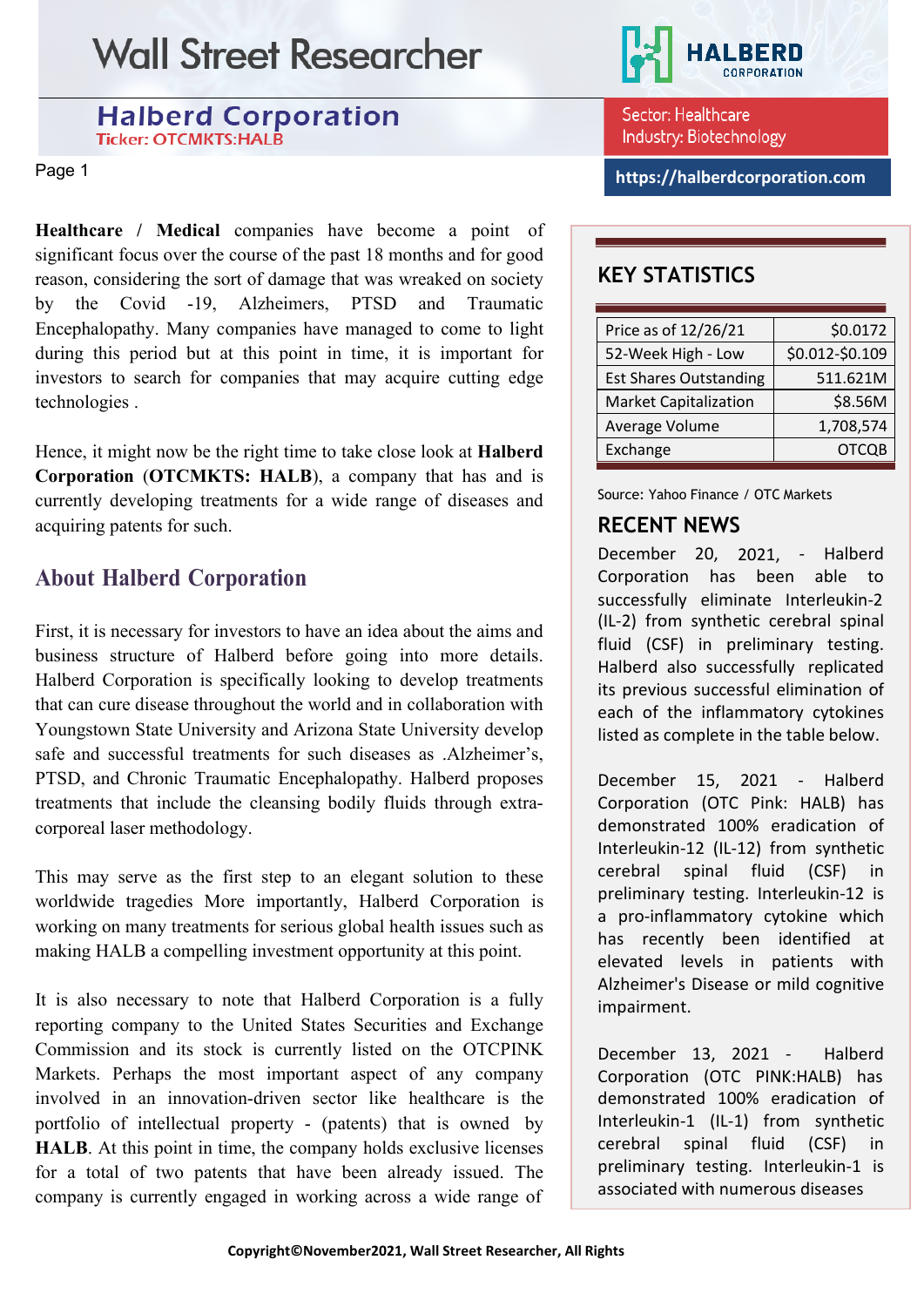#### **Halberd Corporation Ticker: OTCMKTS:HALB**

health issues starting from cancer and COVID-19 to CTE (Chronic Traumatic Encephalopathy) and PTSD. These globally occurring medical conditions could open for HALB significant untapped markets in the long run and it is perhaps time for investors to start looking at Halberd Corporation far more closely.

## **Technical Analysis**

These shares formed a top earlier this year at \$0.11 cents before consolidating to current levels. We see minor upside resistance at the \$0.035 and \$0.05 cent levels before testing again the yearly high of 0.11 cents.

Average 30 day volume is 1.8 mill shares / day. Volume continues to exceed that level as these shares advance towards minor resistance. A breakout above the \$0.035 level on increased volume bodes well for a **BREAKOUT** to significantly higher levels.





Sector: Healthcare Industry: Biotechnology

Page <sup>2</sup> **[https://halberdcorporation.com](https://halberdcorporation.com/)**

## **RECENT NEWS (Contd.)**

ranging Multiple Sclerosis and Alzheimer's Disease. Halberd's demonstrated from autoimmune to ability to control the levels of IL-1, coupled with its previous successful elimination of TNF-alpha and other inflammatory cytokines and antigens from CSF, the company believes it has achieved unparalleled progress toward slowing or preventing the onset of Alzheimer's Disease and other disease states.

## **Management Team**

**William A. Hartman** Chairman of the Board of Directors, President and Chief Executive Officer. From March 2008 until May 2020, Mr. Hartman was President and CEO of Premier Biomedical, Inc. From October 2006 to March 2008, Mr.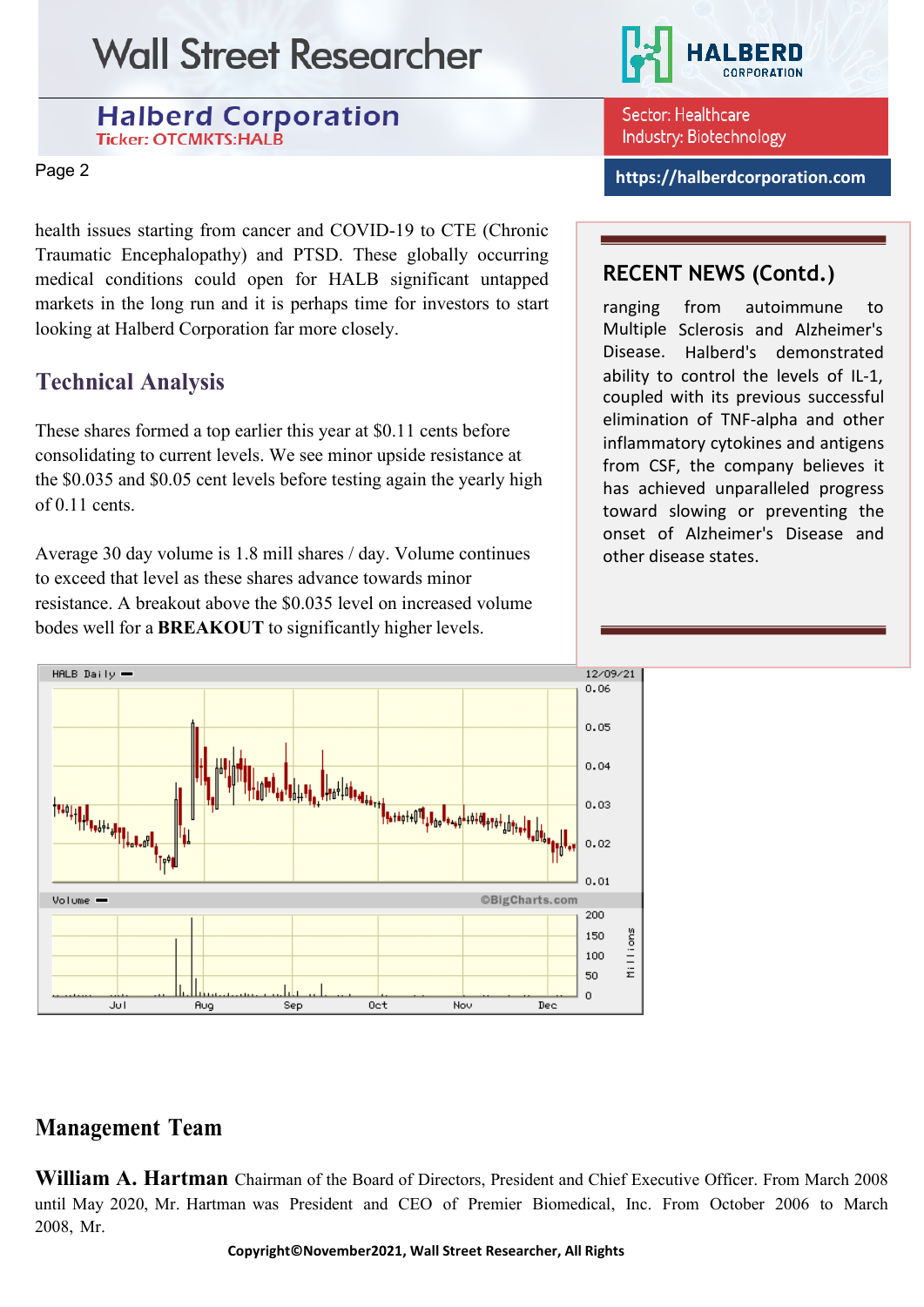**Halberd Corporation Ticker: OTCMKTS:HALB** 



Sector: Healthcare Industry: Biotechnology

Page <sup>3</sup> **[https://halberdcorporation.com](https://halberdcorporation.com/)**

Hartman was the Chief Operating Officer of Nanologix, Inc. From July 1991 to July 2000, Mr. Hartman was a Director at TRW Automotive. From 1984 to 1991, Mr. Hartman was Chief Engineer at TRW Automotive and from 1979 to 1984, he was Division Quality Compliance Manager at Ford Motor Company.

At TRW Automotive, Mr. Hartman was one of the auto industry pioneers of the concept of grouping related components into systems and modules and shipping just-in-time to the vehicle assembly plants.

He founded and headed a separate business group within TRW Automotive with plants in the U.S., Mexico and Europe with combined annual sales of \$1.3 Billion. Academic credentials include a BSME degree from Youngstown State University and a MSIA degree (Industrial Administration/Management) from the University of Michigan.

**John S. Borza,** PE, MBA, VMA is our Chief Operating Officer and a member of our Board of Directors. Prior to May, 2020, Mr. Borza was Executive Vice President and a member of Premier Biomedical's Board of Directors.

Mr. Borza is currently the President and Chief Executive Officer of Value Innovation, LLC, a consulting firm focused on value engineering and creative problem solving, where he has served since August 2009. Prior to Value Innovation, Mr. Borza was a Specialist with TRW Automotive from September 2007 to September 2009, and a Director at TRW Automotive from May 1999 to September 2007.

Earlier in his career, Mr. Borza worked in R&D for 12 years on a variety of products and technologies, in various capacities ranging from Engineer to Chief Engineer, before moving into launch and production support roles.

Mr. Borza is a Registered Professional Engineer (Michigan), an Altshuller Institute certified TRIZ Practitioner, and a SAVE International certified Value Management Associate. He is active in the local chapter of SAVE International. Mr. Borza holds a BS degree in Electrical Engineering and an MBA from the University of Michigan.

**Michell S. Felder, MD**, is our Chief Technology Officer, Member of the Scientific Advisory Board, and a prolific inventor. He is a Board Certified Neurologist, former Chairman of the Board of Premier Biomedical, former CEO, President, Chairman and founder of Infectech and Nanologix.

Dr. Felder acquired a B.A. Degree from the University of Pennsylvania in 1975 and a M.D. Degree from the University of Rome, Faculty of Medicine in 1983. Dr. Felder did his residency at Saint Vincent Hospital in New York, New York, where he was chosen to be Chief Resident in Neurology. He has been Board Certified by both the American Academy of Clinical Neurology and the American Board of Psychiatry and Neurology. Dr. Felder is a Clinical Assistant Professor in the Department of Neurology at the Texas Tech University Health Sciences Center. Dr. Felder has authored or co-authored six publications, three studies and has currently 18 issued patents. Dr. Felder was the Acting Chief of the Department of Neurology, Sharon Regional Health System from 1989 until 2001. Dr. Felder served as the Acting Chief of the Department of Neurology at the William Beaumont Army Medical Center in 2011.

**Heidi H. Carl**, is our Accounting Director and a member of our Board of Directors. From May of 2009 to May of 2020, Ms. Carl was the Chief Financial Officer and Board Member of Premier Biomedical, Inc.

From June 2007 to May 2009, Heidi was the Product Development Specialist at General Motors Corporation. From May 2006 to May 2007, Heidi was the Associate Marketing Manager at General Motors Corporation. From May 2003 to May 2006, Heidi was the Marketing Specialist at General Motors Corporation and, from May 1999 to May 2003, Heidi was the District Area Parts Manager over 40 dealerships in three states in the southeast at General Motors Corporation. Academic credentials include a BSBA Degree from Madonna University and an ASBA Degree from Oakland Community College.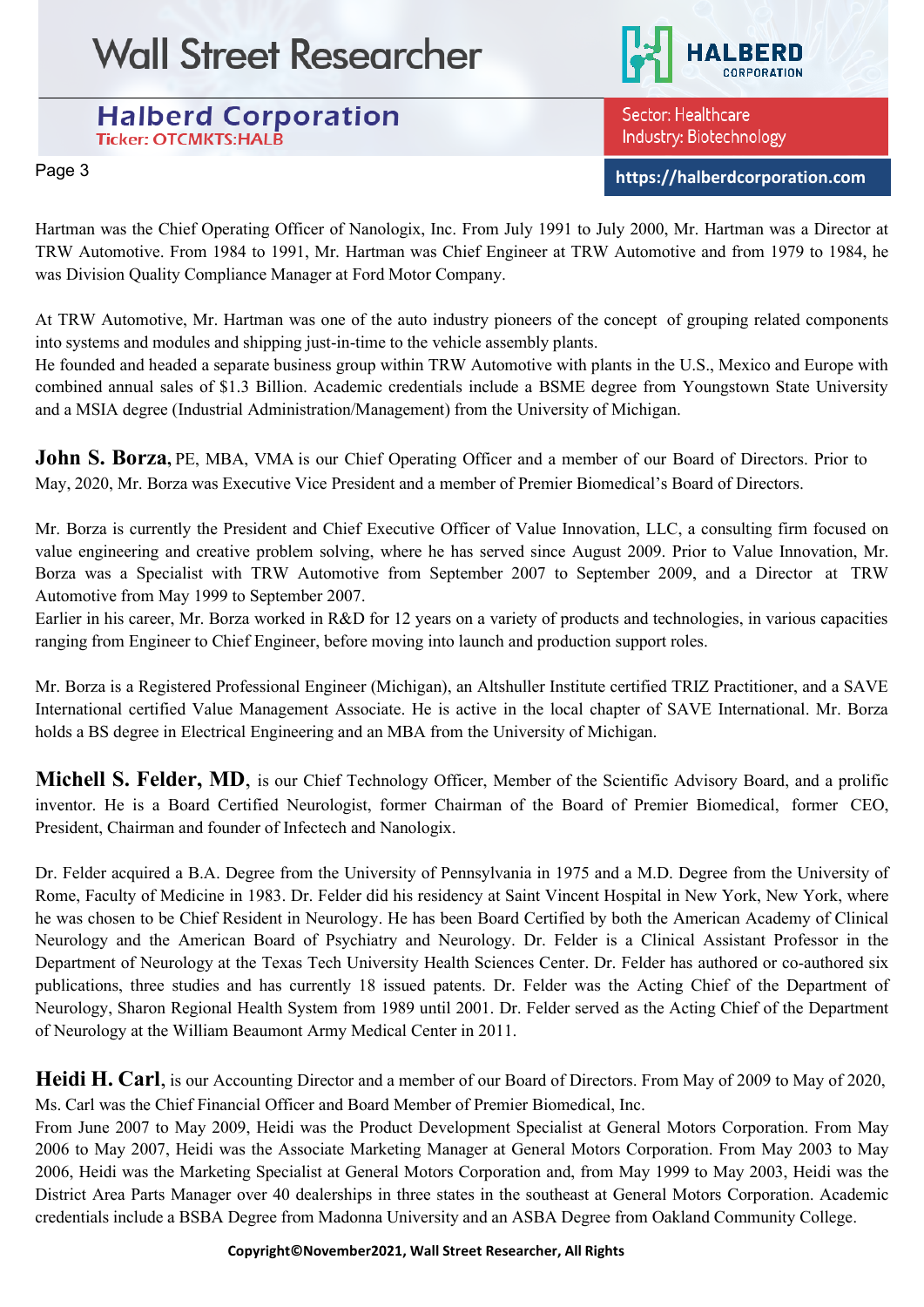



Sector: Healthcare Industry: Biotechnology

Page <sup>4</sup> **[https://halberdcorporation.com](https://halberdcorporation.com/)**

### **Healthcare / Medical Industry**

**The Healthcare / Medical Industry**, is composed of a broad range of companies that's ell medical products and services. The [healthcare](https://www.investopedia.com/terms/h/health_care_sector.asp) sector includes companies that sell drugs, medical devices, and insurance, as well as hospitals and healthcare providers. The XLV index holds some of the largest healthcare companies in the world include United Health Group Inc. 8.5% [\(UNH\)](https://www.investopedia.com/markets/quote?tvwidgetsymbol=UNH), Pfizer [Inc.4.8%\(PFE\),](https://www.investopedia.com/markets/quote?tvwidgetsymbol=pfe) and AbbVie Inc.3.9[%\(ABBV](https://www.investopedia.com/markets/quote?tvwidgetsymbol=ABBV)[\).](https://www.marketwatch.com/investing/fund/xlv/holdings) [Other Companies in](https://www.marketwatch.com/investing/fund/xlv/holdings) the XLV index

Despite this surge in demand for COVID-19 treatments, healthcare stocks have underperformed the broader market. The sector is represented by the Health Care Select Sector SPDR ETF [\(XLV\) .](https://www.investopedia.com/markets/quote?tvwidgetsymbol=XLV) XLV's total return was23.6% over the past 12 months, below the Russell 1000's total return of 30.4%, as ofNov.24, 2021.

This index has traded as high as 137.04 and as low as 109.37 over the last 52 week period. A breakout above the 135 level is anticipated as we enter the 2d full year of the Covid Pandemic. Protecting and treating billions of people over the next 5 years will be a daunting task for the Healthcare Industry



### **Patents and Patent Applications**

**HALB** has focused upon developing patented treatments for PTSD, Chronic Traumatic Encephalopathy, and Alzheimer's Disease These three diseases were selected as top priorities, since there are no known cures for these diseases which afflict millions of people worldwide.

The attractiveness of **Halberd's** patented technology is that it is applicable to virtually all diseases through the removal of the pathophysiologic basis (or cause) of the disease by operation on bodily fluids in an extracorporeal manner, whether it be cerebral spinal fluid for neurologic diseases or blood for blood-borne diseases. Because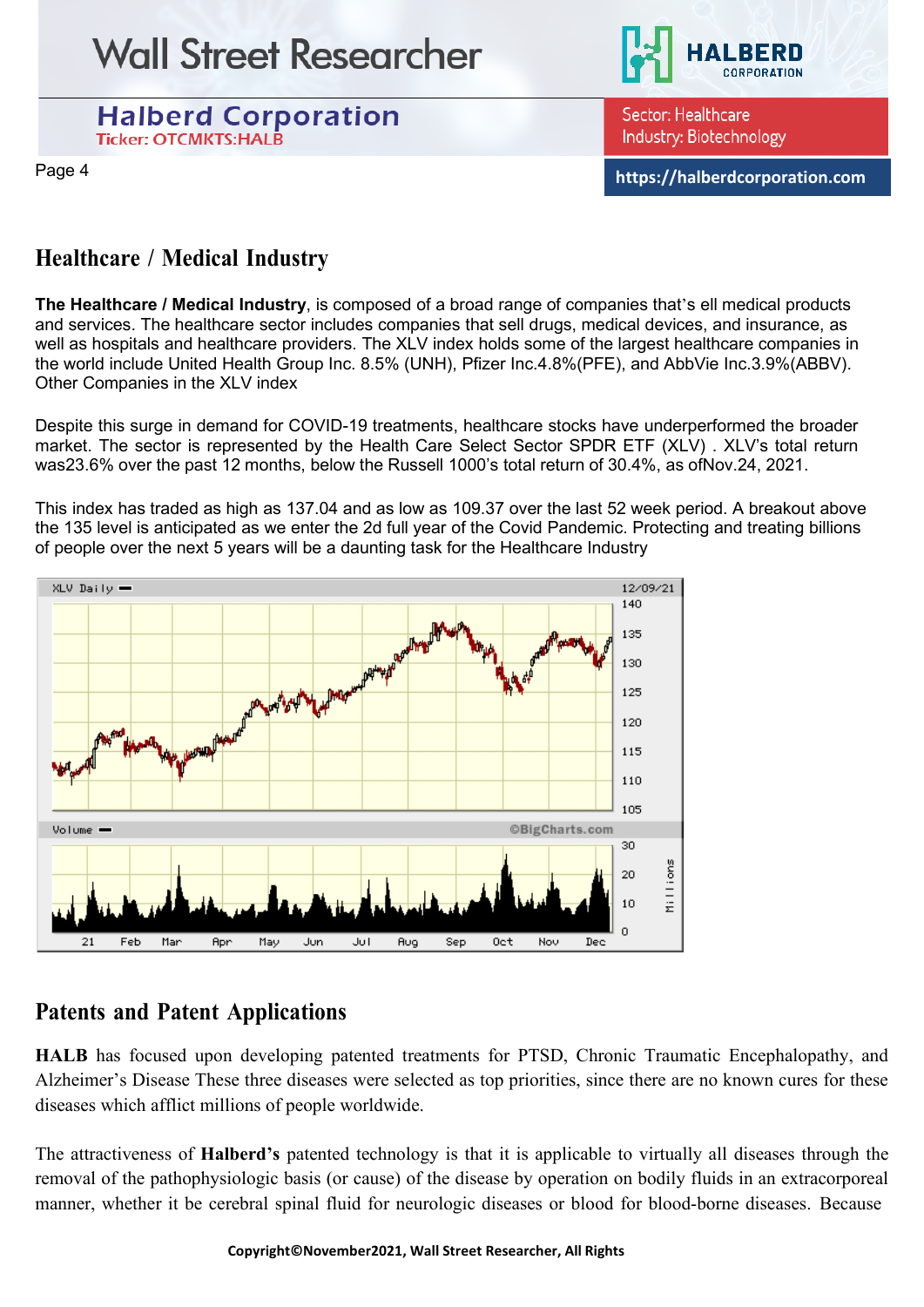**Halberd Corporation Ticker: OTCMKTS:HALB** 

Sector: Healthcare Industry: Biotechnology

Page <sup>5</sup> **[https://halberdcorporation.com](https://halberdcorporation.com/)**

there are no anticipated side-effects with the inherently safe application methodology associated with Halberd Corporation's extracorporeal process, this could revolutionize medicine.

As mentioned earlier, the lifeblood of an innovative healthcare company like **Halberd** lies in the degree and value of intellectual property it could potentially have under its control. In that regard, the situation looks quite goodfor **Halberd.** In this section, we are going to look at some of the patent applications that thecompanyhasalreadysubmittedandthepairofpatentsthathavealreadybeenissuedto**Halberd**.

First and foremost, we are going to look at the patents for which Halberd has already sent in an application and currently remains in provisional status.

One provisional patent at this point in time is for a 'Method of Treating and Curing COVID-19 Infection'.The application for the same had been placed back on March 16. The second provisional patent is one for a 'Method for Treating Covid-19 Inflammatory Cytokine Storm for the Reduction of Morbidity and Mortality in Covid-19 Patients'.

Now it is time to take a closer look at the patents which have actually been awarded to the company so far. The first one is for the 'Sequential Extra corporeal Treatment of Bodily Fluids', which had been issued back in2015. It is a novel method by way of which the bodily fluids of an individual could be treated extra corporeally. It can be deployed in case of all sorts of bodily fluids like blood, lymph, and cerebral spinal fluid. V

The second patent that **Halberd** owns is the one for 'Utilization of Stents for the Treatment of Blood Borne Carcinomas'. The patent had been awarded back in 2014. This method involved a filtering method by way of which blood-borne carcinomas is treated through the inducement of apoptosis in the carcinoma cells.

| #         | Title                                                                                                                          | Patent/<br><b>Application</b><br>No. | <b>Filing Date</b> | <b>Status/Document</b>                                              |
|-----------|--------------------------------------------------------------------------------------------------------------------------------|--------------------------------------|--------------------|---------------------------------------------------------------------|
| 1.        | *Method for Treating and Curing Covid-19                                                                                       | US62/989981                          | 03/16/2020         | Application                                                         |
| 2.        | Infection                                                                                                                      | PCT/US21/22541                       | 03/16/2021         | International<br><b>PCT995-</b><br>004PCT-<br>Application-FINAL.pdf |
| $\beta$ . | *Method for Treating Covid-19Inflammatory<br>Cytokine Storm for the Reduction of<br>Morbidityand Mortality inCovid-19 Patients | US63/007207                          | 04/08/2020         | Provisional<br>Cytokine-provisional-<br>kk,4826-5866-1817.docx      |

### **Patents and Applications List**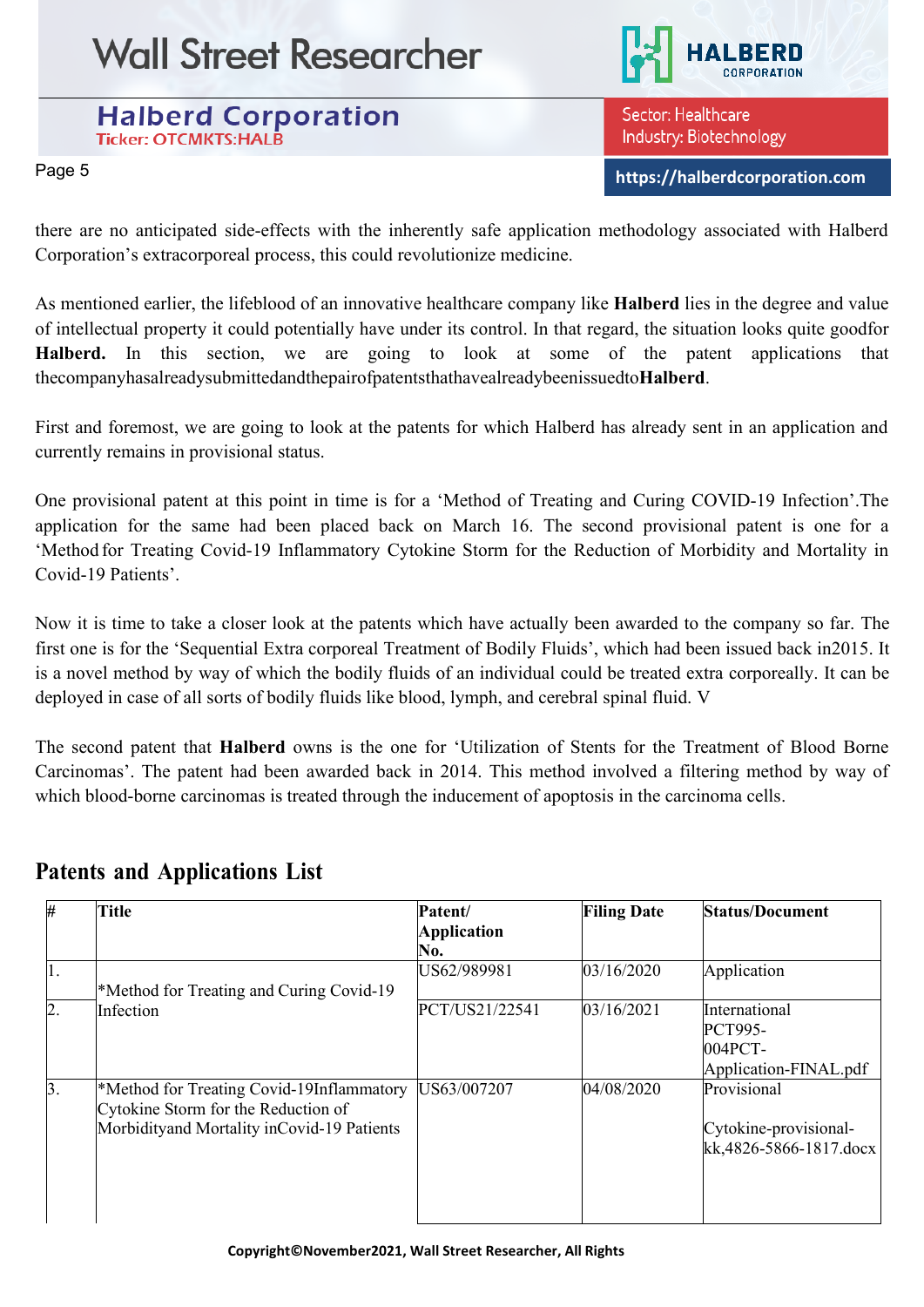

# Halberd Corporation

Sector: Healthcare Industry: Biotechnology

Page <sup>6</sup> **[https://halberdcorporation.com](https://halberdcorporation.com/)**

| 4.               | Covid-19 Inflammatory Cytokine<br><b>Storm Treatment</b>                                                                     | PCT/US21/26386                   | 04/08/2021             | International<br>PCT995.005 PCT Imag<br>eFileWrapper_04-08-<br>2021.pdf                 |
|------------------|------------------------------------------------------------------------------------------------------------------------------|----------------------------------|------------------------|-----------------------------------------------------------------------------------------|
| 5.               | *Method for Treating and Curing Covid-19<br>Infection by Utilizing a Laser to Eradicate<br>theVirus                          | US63/013104                      | 04/21/2020             | Provisional<br>Laser Method for<br>Treating and<br>CuringCovid, 4834-1487-<br>7370.docx |
| 6.               | Treating and Curing Covid-19<br>Infection Utilizing a Laser                                                                  | PCT/US21/28368                   | 04/21/2021             | International<br>PCT995.006 PCT Imag<br>eFileWrapper 04-21-<br>2021.pdf                 |
| $\overline{7}$ . | *Method For The Rapid Identification<br>OfCovid-19Infection                                                                  | US63/049441                      | 07/08/2020             | Provisional<br>Rapid Coviddetection.pdf                                                 |
|                  |                                                                                                                              | 17370514                         | 07/08/2021             | <b>UtilityPatent Application</b>                                                        |
| 8.               | *Nasal Spray To Prevent The Transmission<br>OfCovid-19 Between Humans                                                        | <b>US</b><br>63/08073517/478,302 | 09/20/2020             | Provisional Application                                                                 |
| 9.               | *Nasal Spray To Prevent<br>TheTransmissionOfTheCovid-19Virus                                                                 | US63/108301                      | 10/31/2020             | Provisional<br>Nasal Spray to<br>prevent spread<br>prov<br>appl.pdf                     |
| 10.              | *Method For Treating And CuringCovid-19<br>Infection By Utilizing Radio frequency<br>Extracorporeally To Eradicate The Virus | US63/111043                      | 11/08/2020             | Provisional<br>CovidRFeradication.pdf                                                   |
|                  |                                                                                                                              |                                  | 11/05/2021             | <b>Utility Patent Application</b>                                                       |
| 11.              | *Monoclonal Antibody For Sars-Cov-2Spike<br>Protein                                                                          | US63/116561                      | 11/20/2020             | Provisional                                                                             |
| 12.              | *Medication For The Reduction Of<br>MorbidityAnd Mortality In Person sInfected<br>By Sars- Cov-2 (Covid-19Virus)             | US63/135695                      | $01/10\overline{2021}$ | ProvisionalSpec 2101.pd                                                                 |
| 13.              | *Extracorporeal Treatment For Aging                                                                                          | US63/193880                      | 05/27/2021             | Provisional                                                                             |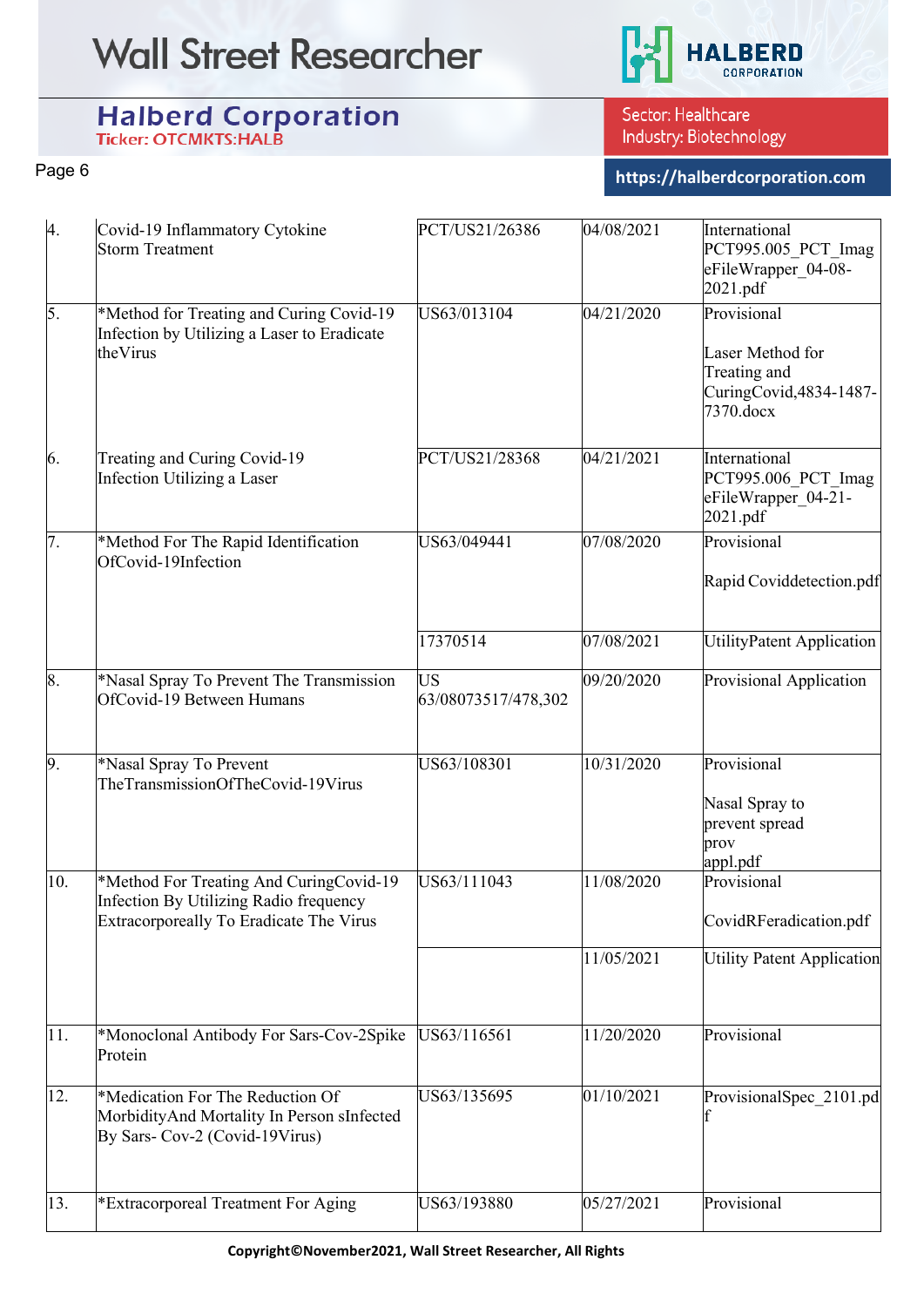

# Halberd Corporation

Sector: Healthcare Industry: Biotechnology

Page <sup>7</sup> **[https://halberdcorporation.com](https://halberdcorporation.com/)**

| 14. | <sup>*</sup> Treating Alzheimer's Disease Utilizing<br>Extracorporeal Radio Frequency | US63/231986  | 07/22/2021 | Provisional                         |
|-----|---------------------------------------------------------------------------------------|--------------|------------|-------------------------------------|
| 15. | <sup>*</sup> Treating Alzheimer's Disease Utilizing<br>aLaser                         | US63/231929  | 08/11/2021 | Provisional                         |
| 16. | <b>Treating Morbid Obesity Extracorporeally</b>                                       | US63/270387  | 10/21/2021 | Provisional                         |
|     | Utilization of Stents for the Treatment of<br>Blood Borne Carcinomas                  | US13/128870  | 11/11/2009 | <b>Issued Patent</b><br>US8,758,287 |
|     | Sequential Extracorporeal Treatment o f<br>BodilyFluids                               | US13/254855  | 3/16/2010  | <b>Issued Patent</b><br>US9,216,386 |
|     | Novel Treatment Method for<br>Cockayne Syndrome                                       | US16/7824486 | 2/05/2020  | <b>Issued Paten tUS</b>             |

\*- indicates provisional application.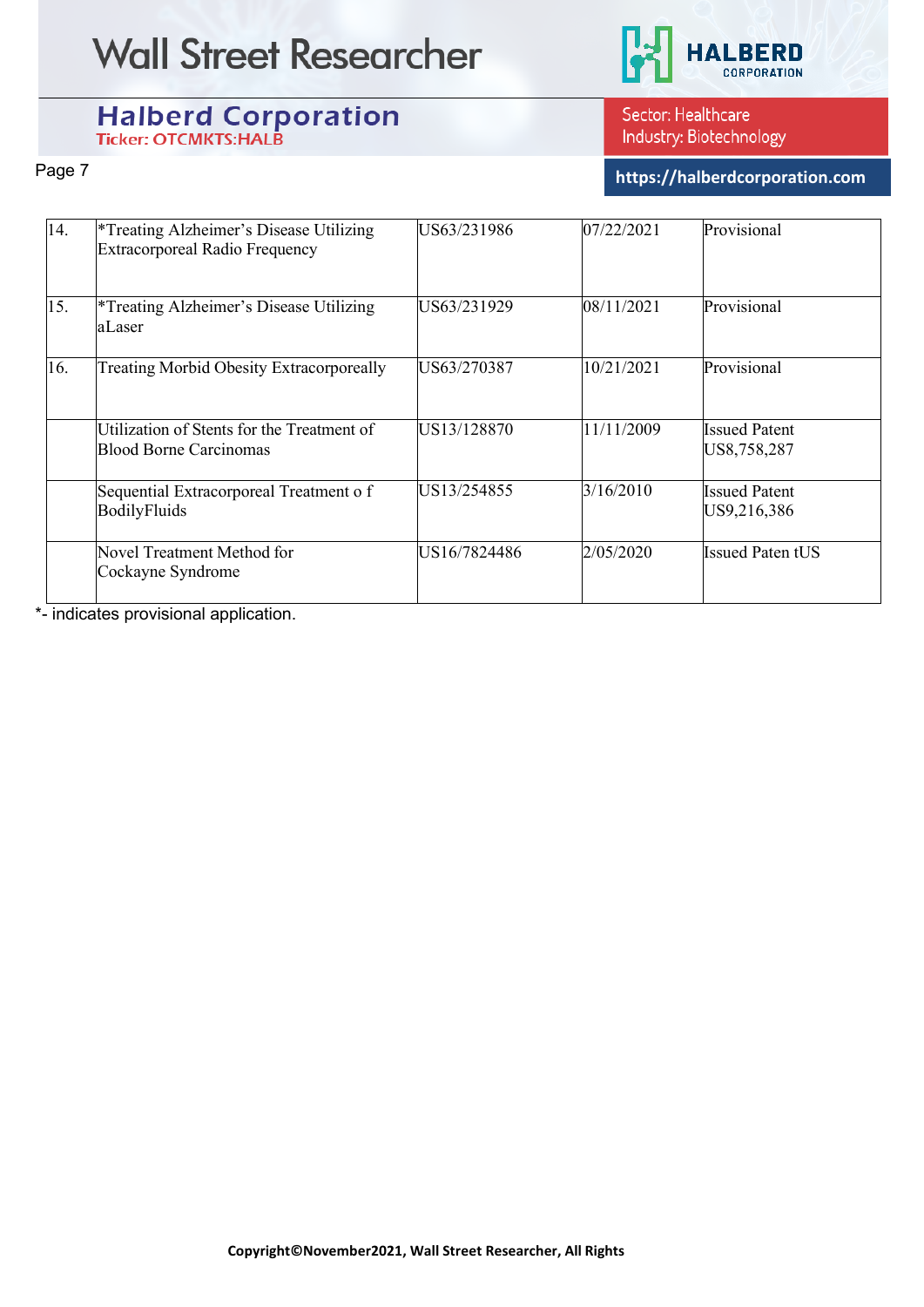**Halberd Corporation Ticker: OTCMKTS:HALB** 



Sector: Healthcare Industry: Biotechnology

Page <sup>8</sup> **[https://halberdcorporation.com](https://halberdcorporation.com/)**

### **Investment Highlights**

Now that you are well aware of what **Halberd Corporation** actually does as a business and what itsintellectual property portfolio looks like, it is perhaps time to take a deeper look at how the company ha sbeen conducting its business. In order to do that, it is important for investors to take a look at some of the recent developments with regard to the company. Here is a look at some of the news that investors should keep in mind when analyzing the Halberd stock.

#### **Filing of Additional Extra Corporeal Patent**

On November 8, 2021, the company came into focus after it emerged that it had applied for a non-provisional patent with regards to the Extra corporeal treatment for coronavirus infection. The company noted at the time that it was a treatment that could be effective against the different variants of the coronavirus.

Over the course of the year, many new variants of the COVID-19 virus have come into existence and hence, the clamor for treatments for different variants has also gone up. It was a significant move from the company and investors could do well to keep an eye on how the application progresses.

#### **Successfully Eradicates IL-6**

Another major development for **Halberd Corporation** came about in November and it is something that investors could consider looking into. Back on November 1, the company announced that it had been successful in eradicating IL-6 in its entirety (that is, by 100%) from synthetic cerebral spinal fluid. It goes without saying that it was a significant development for Halberd and could eventually lead to a major boost for the company in the long run. It should be noted that the total eradication of IL-6 had been achieved in preliminary testing.

In order to achieve this, the company used the Extra corporeal process for which it already holds a process and also deployed the laser eradication procedure, which is currently awaiting a patent.

#### **Obesity Treatment Patent Filing**

Even as deadlier diseases continue to spread, obesity has hit chronic proportions over the past years and hence; there are many companies who are now looking into ways to combat the problem. Back on October 25, the company announced that it sent in a provisional patent application with regards to the deployment of its extracorporeal removal process to the United States Patent and Passport Office for the treatment of obesity. In this context, it is also important to have a better idea about the method that Halberd has described in its patent application.

The company has claimed that the extracorporeal removal process can help in removing the cytokines, antigens, and proteins from the blood of individuals. Those are the elements that can cause obesity. It could be a breakthrough obesity treatment and this is something that could be a feather in the cap for **Halberd** if the patent is actually granted.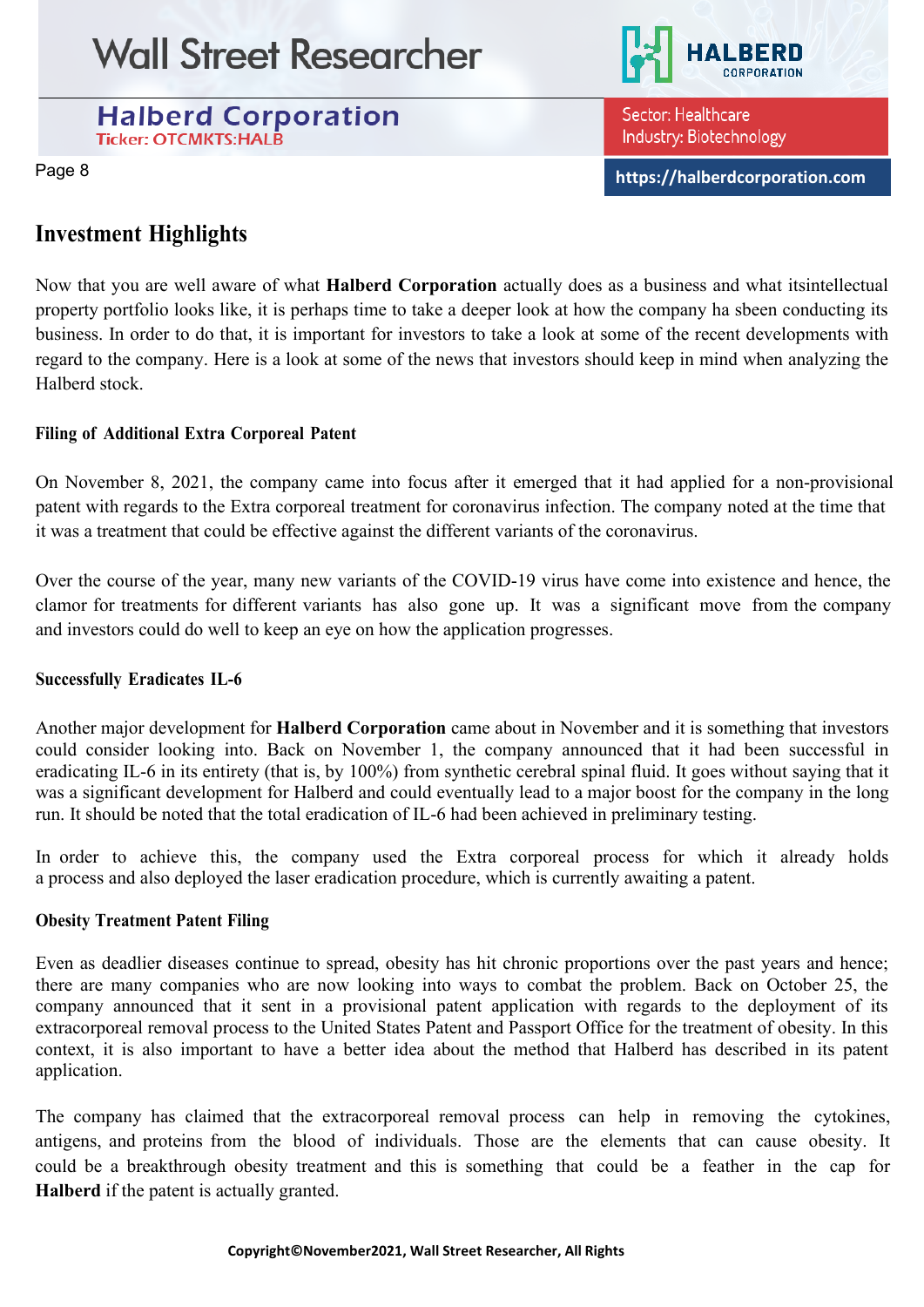



Sector: Healthcare Industry: Biotechnology

Page <sup>9</sup> **[https://halberdcorporation.com](https://halberdcorporation.com/)**

#### **Another Potential Obesity Cure**

It seems that **Halberd Corporation** has decided to make a concerted effort with regards to tackling obesity and back on October 20 the company announced that unrelated research had led to a potential cure for obesity. The company noted that it had been working on research related to cures and treatments for conditions like PTSD and Alzheimer's Disease among others. However, in a remarkable twist, Halberd claimed that during the course of the research, ithad managed to unearth a potential cure for obesity.

The research had revealed that the cytokines that can be found in the cerebral spinal fluids of those suffering from a range of neuro degenerative diseases are also present in the blood of those who suffer from obesity. Hence, the company claimed that its treatment could eventually help in bringing about a new age treatment for obesity. This is another thing that investors ought to keep an eye on.

#### **Key Agreement Signed with GTX Corp**

A company, especially one that is dependent on constant innovation like **Halberd,** needs to build up fruitfulrelationships in order to maintain its edge over its peers. **Halberd Corporation** has tried tofollow the same path as well. The recent week s have seen a lot of activity at the company and one of the most important developments was the signing of a major agreement with GTX Corp.

Back on October 12, it emerged that **Halberd Corporation** and GTX Corp had reached an agreement with regards to collaboration on the work related to the discovery of cures as well as treatments for arrange of neuro degenerative diseases starting from PTSD, CTE, Parkinson's Disease, and Alzheimer's Disease among others. It goes without saying that the agreement in question could unlock considerable value for Halberd in the long run. These are diseases that occur in millions of people and the size of the market is huge.

As per the terms of the agreement, the two companies are going to pool their combined technological prowess and experience in this particular branch of medicine for the purpose of creating treatments for these conditions. However, that is not all.

In addition to scientific collaboration, GTX Corp also signed an agreement for being a reseller of the Vita-Shield-MaxTM Immune Support nutraceutical, which is manufactured by Halberd. The product in question is meant for helping in boosting an individual's immunity and following the signing of the agreement, it was going to be made available to customers on the e-commerce website that GTX Corp operates.

#### **Agreement With Helios Dx**

The deal-making has been going on a pace at **Halberd Corporation** in recent times and back in September, the company had been in the news after it announced an important agreement with Helios Dx. The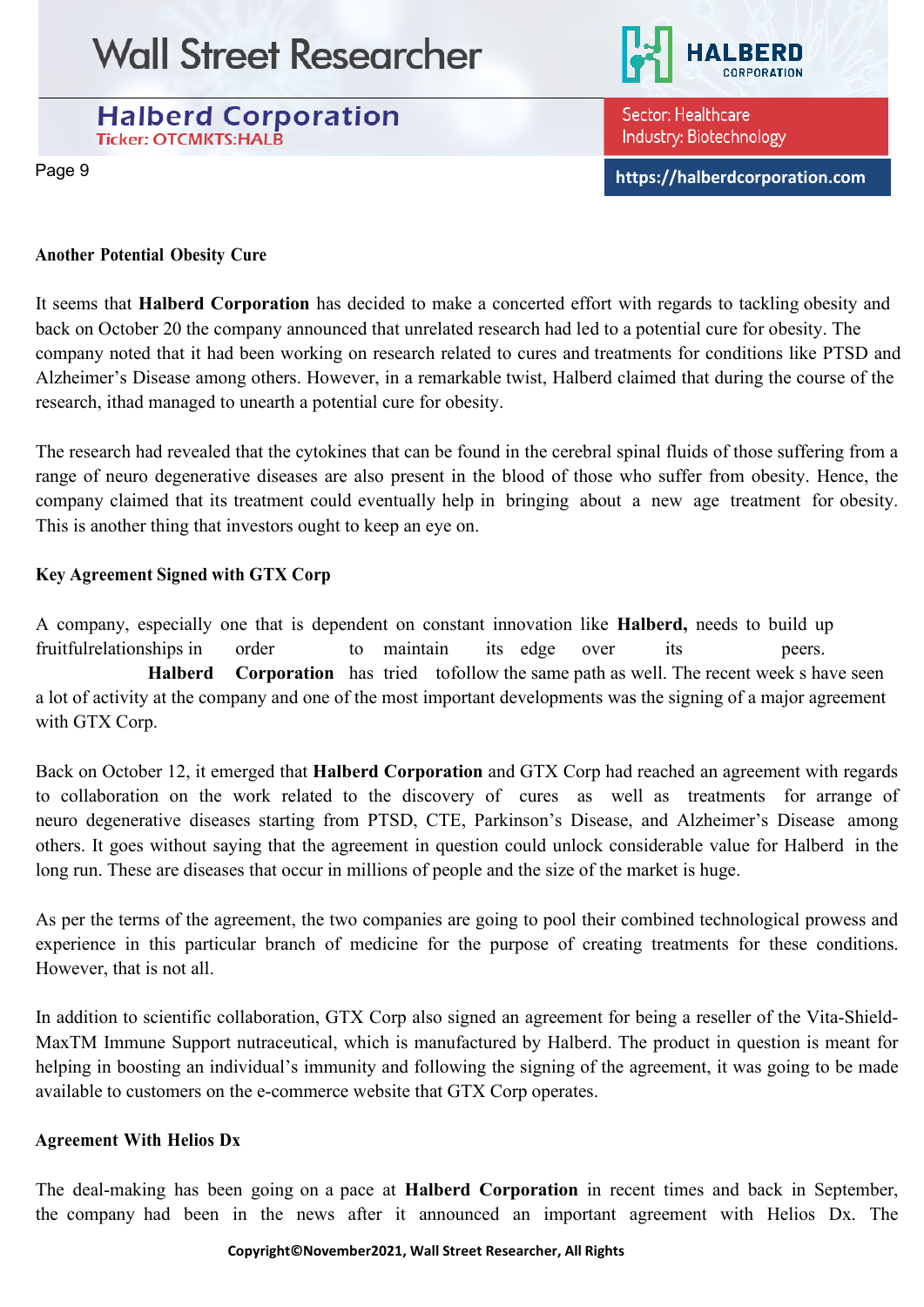



Sector: Healthcare Industry: Biotechnology

Page <sup>10</sup> **[https://halberdcorporation.com](https://halberdcorporation.com/)**

company announced that it signed a scientific collaboration agreement with Helios Dx, which happens to be a fully ownedsubsidiary company of the Alpharetta-based Rush Net Inc.

The announcement with regards to the deal had been made back on September 22 and it might be a good time for investors to take a closer look at the nature of the deal. The two companies are going to consider working on opportunities and synergies that could prove to be fruitful for both. The most important objective of the collaboration is the development of reliable as well as accurate diagnostic processes through the sharing of newage technologies and ideas. The two entities believe that such an approach towards a diagnostic method is going to eventually help in better management of diseases.

#### **Major Breakthrough In Alzheimer's Disease Treatment**

Back on November 22, the company was in focus once again after it made a major announcement with regards to a finding from its preliminary testing. The company announced that it had managed to eradicate as much as 85% of the total Tumor Necrosis Factor-alpha in cerebral spinal fluid. It was a significant breakthrough for the company considering the fact that Tumor Necrosis Factor-alpha is regarded as a significant factor behind Alzheimer's Disease.

Letter To Shareholders 1-25-22

#### **2021 OVERVIEW AND ACHIEVEMENTS**

- Halberd continued its R&D strategy to focus on biomedical areas where:
- 1. There is a huge worldwide demand for cures to long standing diseases;
- 2. There is no effective cure available;
- 3. Big Pharma had either failed to meet that demand or had effectively abandoned the effort; and
- 4. Halberd's patent position insured high potential of technical and market success.
- Halberd chose neurodegenerative diseases as its primary focus, since there are approximately 36 million people cumulatively suffering from PTSD/ CTE, Alzheimer's Disease, Lou Gehrig's Disease, Parkinson's Disease, and Epilepsy in the USA alone. The total worldwide is proportionately much higher.
- Halberd's corporate strategy was defined as focusing on completing successful proof-of-concept testing of its patented extracorporeal treatment methodology and subsequently seeking to form joint ventures with Big Pharma organizations and/or university hospital complexes worldwide to secure adequate funding for completion of development testing and regulatory approval prior to market introduction.
- Halberd identified three antigens (Tau, Phosphorylated Tau, & Beta Amyloid), six inflammatory cytokines (IL-1, IL-2, IL-4, IL-6, IL-12, and TNF-Alpha) and one excitatory neurotransmitter (Glutamate) as linked to neurodegenerative diseases; later classified as Halberd's "Top Ten Target Antigens".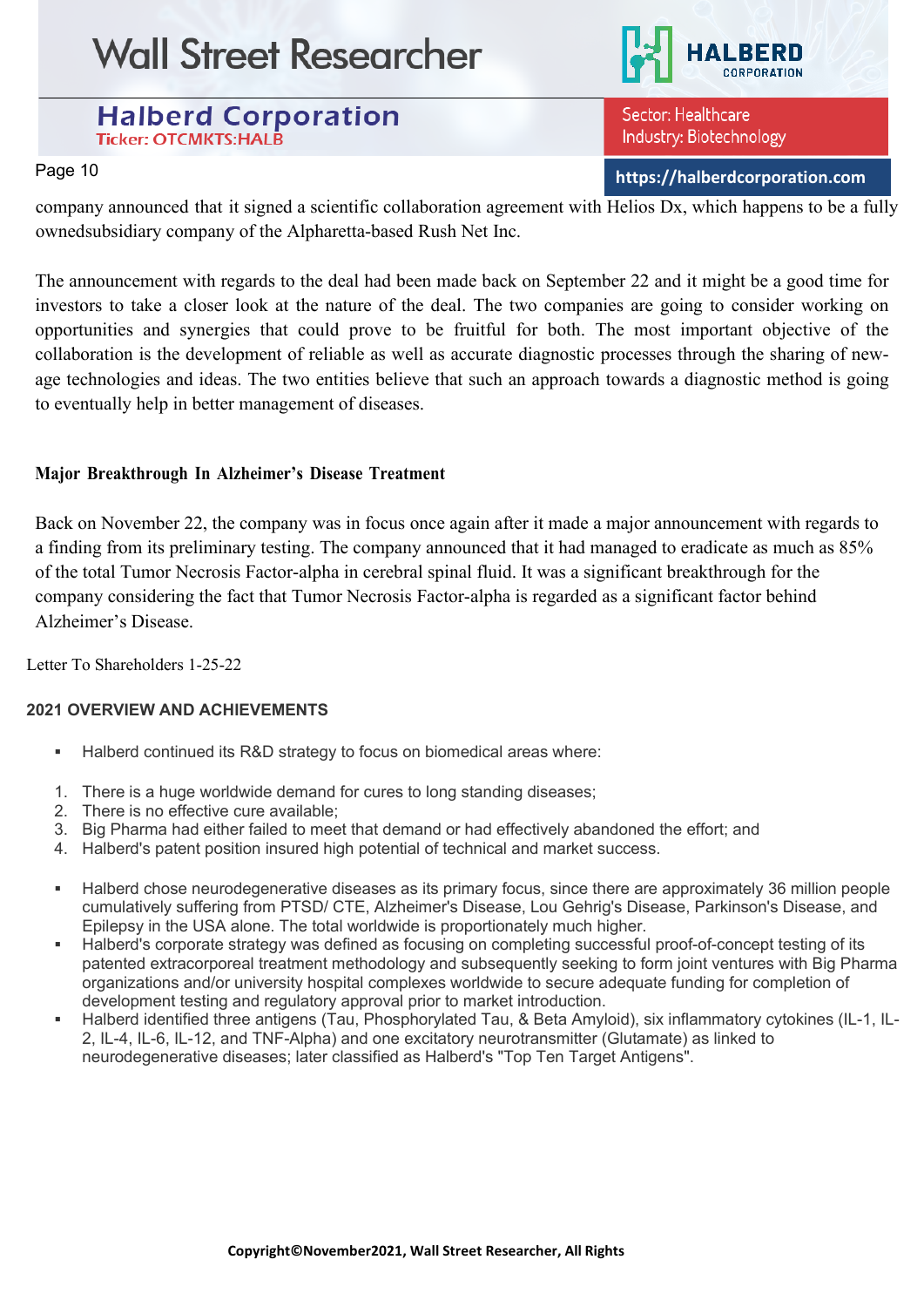### **Halberd Corporation Ticker: OTCMKTS:HALB**

# **Top Ten Neurological Pathogens**

**Proof of Eradication from CSF Results** 

| <b>Associated Antigens</b><br>(Top 10) | PTSD/CTE  | Neurodegenerative<br>Diseases* |
|----------------------------------------|-----------|--------------------------------|
| Phosphorylated Tau                     | Completed | Completed                      |
| $IL-6$                                 | Completed | Completed                      |
| TNF- $\alpha$                          | Completed | Completed                      |
| $IL-1$                                 | N/A       | Completed                      |
| $IL-12$                                | N/A       | Completed                      |
| $IL-2$                                 | N/A       | Completed                      |
| <b>Beta Amyloid</b>                    | N/A       | Completed                      |
| $IL-4$                                 | N/A       | Completed                      |
| Tau                                    | N/A       | 1Q22                           |
| Glutamate                              | 1Q22      | 1Q22                           |

N/A - indicates antigen is not associated with listed condition.

\*- Includes Alzheimer's, Parkinson's, Epilepsy & Lou Gehrig's Diseases

- Halberd developed a proprietary process to conjoin metallic nanoparticles to proprietary antibodies, forming a twopart metallic moiety. After joining the metallic moiety to the antigens, eradication of the antibody-antigen complex is accomplished via laser emissive energy or radio frequency exposure.
- Halberd successfully completed work on eradicating 100% of all eight of the Top Ten target antigens tested so far linked to neurodegenerative diseases. Eradication of Halberd's remaining two Target Antigens has been delayed by lack of availability of commercial reagent supplies from worldwide sources.
- The principal competitive Alzheimer's drug treatment available today eliminates 5-15% of Beta Amyloid after one month of treatment costing over \$50,000 per year. Halberd's extracorporeal process eradicates 100% within just 10 minutes.
- Meetings have been held with representatives from the NFL Retired Players Association (NFLPA) to develop a strategy for presenting our results to NFL management to seek their support for ongoing research toward developing a cure for PTSD/CTE. Meetings have not yet been established with NFL management.
- Halberd added an expert Nephrologist to its staff in anticipation of blood-borne tests, slated to get underway after completion of testing in cerebral spinal fluid (CSF).
- One issued patent has been added this year to Halberd's IP for the extracorporeal treatment of disease, bringing the total to three related issued patents. Additionally, Halberd added several provisional patent applications bringing that total to twenty. Halberd is working hard to protect its intellectual property to prevent potential theft and/or duplication by competitors.
- Halberd Corp. commenced an independent audit in the fourth quarter to work towards its planned FORM-10 application to achieve fully reporting status with the SEC under the Exchange Act of 1934.
- Halberd has been approved as a governmental contractor making it eligible to participate in development grants, and is currently awaiting a decision on such a potential large government grant associated with PTSD/CTE.

#### **FORWARD GOALS**

- Halberd's on-going independent audit is anticipated to be completed within Q1 2022.
- Efforts are underway on filing Halberd's FORM-10 contingent on the completion of its independent audit leading to OTCQX exchange up-list by or within Q2 2022.
- Completion of the Top Ten Target Antigen elimination from CSF is expected to be completed within Q1 2022.
- Establish and execute meetings with the NFL and possibly the NCAA to seek endorsement for Halberd's PTSD/CTE research.
- Halberd plans on further expanding brand recognition and outreach by communicating with investors and the public via appearances on New-To-The-Street, Money TV, Stock Day Podcast along with periodic press releases and email blasts to our subscribers to provide visibility on our progress.

Page <sup>11</sup> **[https://halberdcorporation.com](https://halberdcorporation.com/)**

Sector: Healthcare

Industry: Biotechnology

**Copyright©November2021, Wall Street Researcher, All Rights**

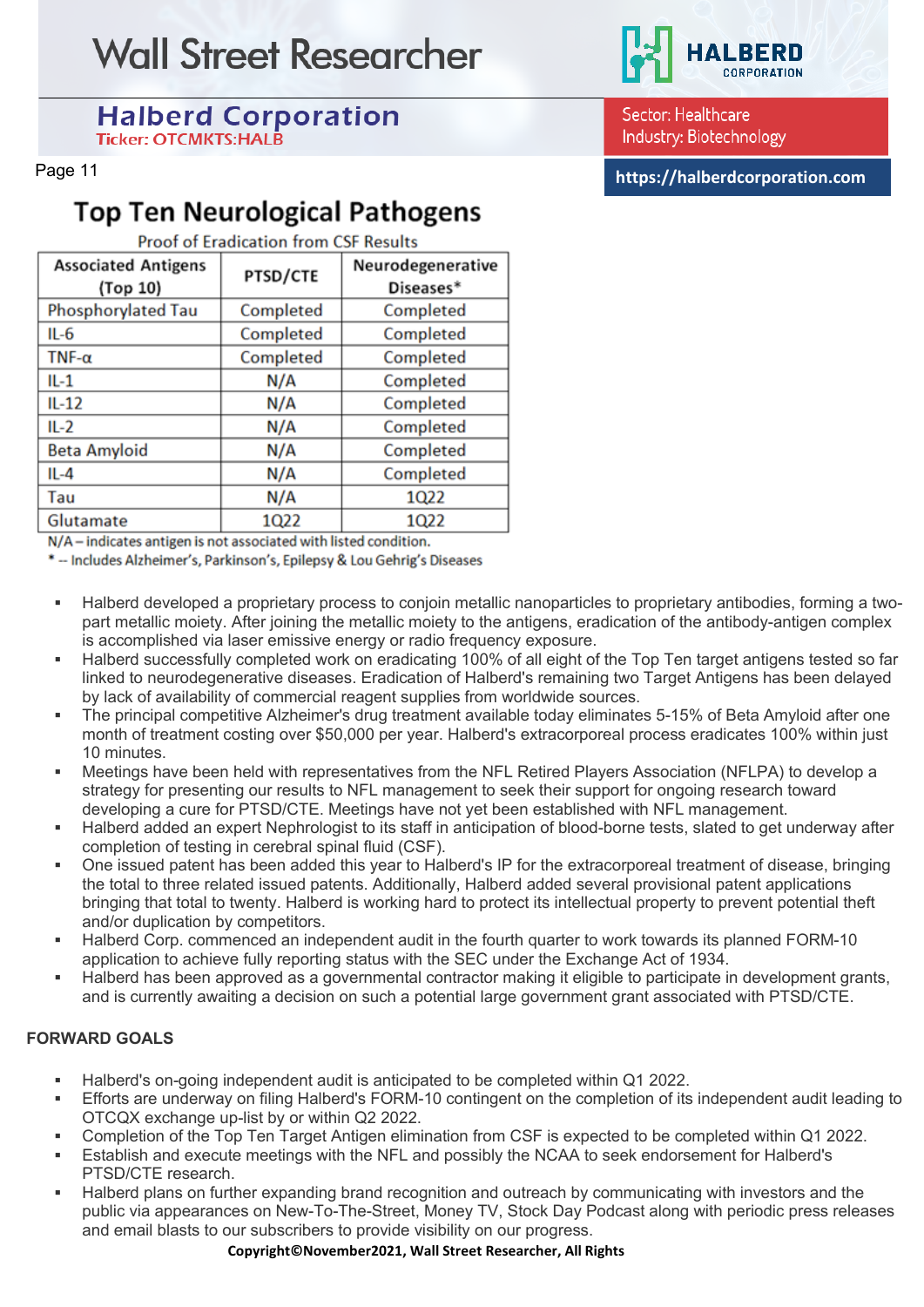

Sector: Healthcare Industry: Biotechnology

### Page <sup>12</sup> **[https://halberdcorporation.com](https://halberdcorporation.com/)**

- Discussions have commenced and are in progress with a large medical university to develop potential cures for several neurodegenerative diseases with potential independent validation within the year 2022. We plan on sharing the name of this university once an agreement is established.
- We are looking into conducting initial discussions with an identified pharmaceutical company for potential partnering arrangements.
- The next steps in Halberd's R&D program include eradication of the "Top Ten Target Antigens" from blood elements (serum and plasma).
- Plans are underway for generating scientific articles for publication within Q1 2022. The material will be carefully screened for patentable content prior to publication to protect our intellectual property and achievements.
- Halberd is currently searching for an infectious disease specialist to be added to its company staff within Q1 2022 to assist in developing and testing cures for infectious diseases which have the potential of being treated with Halberd's proprietary technology.
- Halberd plans to expand its over-the-counter (OTC) supplement product line with a brain function support product. The brain function support product is currently being formulated and designed. We plan on sharing updates as we progress.
- Halberd will continue its efforts in developing relationships toward placing and marketing its nutraceutical line products in both Central and South America to increase both brand recognition and revenue.
- Conclude current ongoing talks with a major university to acquire related abandoned intellectual property that could expand Halberd's value significantly.
- Continue to protect Halberd's intellectual property by timely filing of patent applications.

#### **SUMMARY**

In summary, the Halberd team is expanding its technical capabilities and has exhibited solid progress in 2021. We believe our strategy going forward is exciting and will lead to success for the company and our stockholders/shareholders in 2022 and beyond.

We look forward to a healthy, happy and prosperous 2022 for all.

Sincerely,

William A. Hartman Chairman, President & CEO **HALBERD CORPORATION** [w.hartman@halberdcorporation.com;](mailto:w.hartman@halberdcorporation.com) [support@halberdcorporation.com](mailto:support@halberdcorporation.com) www.halberdcorporation.com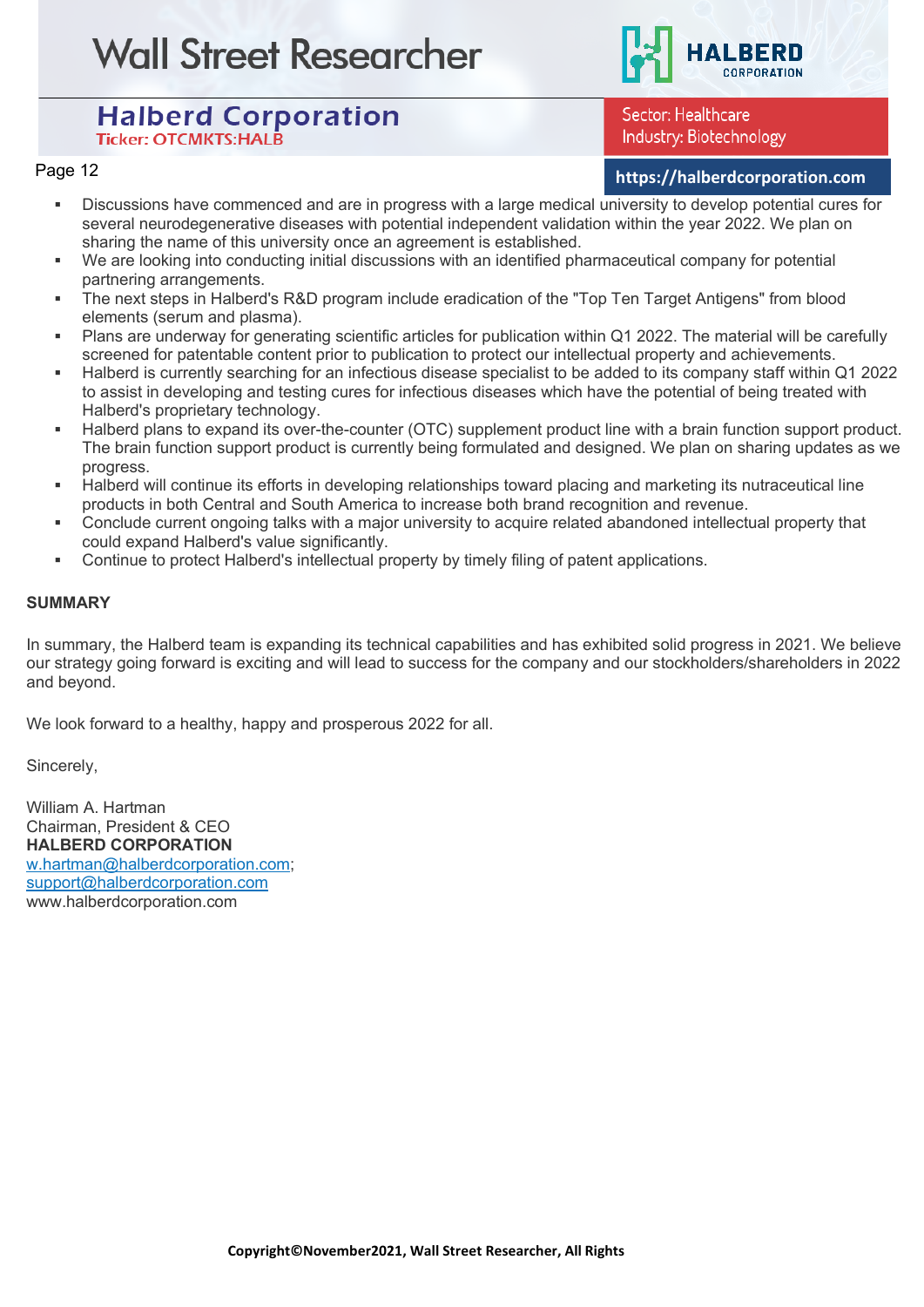



Sector: Healthcare Industry: Biotechnology

Page <sup>13</sup> **[https://halberdcorporation.com](https://halberdcorporation.com/)**

### **Corporate Update**

**Halberd's** technology is incorporated into three issued U.S. Patents covering extracorporeal treatment of disease, and 16 related provisional patent applications. Halberd decided to initiate its patented treatment process on E. coli bacteria, since it was readily available, non-pathogenic, and is the leading cause of meningitis in children and blood sepsis in adults, which collectively are responsible for the deaths of ¾ of a million Americans each year.

The attractiveness of **Halberd's** patented technology is that it is applicable to virtually all diseases through the removal of the pathophysiologic basis (or cause) of the disease by operation on bodily fluids in an extracorporeal manner, whether it be cerebral spinal fluid for neurologic diseases or blood for blood-borne diseases. Because there are no anticipated side-effects with the inherently safe application methodology associated with Halberd Corporation's extracorporeal process, this could revolutionize medicine. Mitchell S. Felder, M.D., the co-inventor of this innovative technology, and the Chief Technology Officer of

**Halberd Corporation** stated, "More than one out of four people on earth are destined to die from an infectious disease. Imagine a world where there is no threat from any infectious disease: no Covid-19, no malaria, no tuberculosis, no sepsis, no meningitis, no pandemics. The successful experimentation we have conducted in collaboration with **Youngstown State University** (YSU) and **Arizona State University (**ASU), may serve as the first step to an elegant solution to these worldwide tragedies."

"By implementing our patent-pending extra-corporeal laser methodology, combined with the three granted U.S. patents of **Halberd**, along with the multiple provisional patent applications, eradicating infectious diseases, among many other afflictions, could become a reality."

Felder continued, "Our method envisions utilizing a dialysis variation in which blood or cerebral spinal fluid (CSF) are briefly removed from a patient, through a catheter, and then combined with antibodies which contain a metallic complex. The bodily fluid (blood or CSF) is then exposed to a laser or radio frequency (RF) energy, which kills the infectious pathogen. The cleansed (pathogen-/infection-free) bodily fluid is returned to the patient. Obviously, there will never be successful resistance by any infectious bacteria, virus or mutations, fungus or amoeba to a laser. This is entirely accomplished extracorporeally and without exposing the body to the effects of a laser."

PTSD, Chronic Traumatic Encephalopathy, and Alzheimer's Disease were selected as our top priority focus, since there are no known cures for these diseases which afflict millions of people worldwide. To our knowledge there is no credible treatment in existence which addresses the removal of the source of the neurofibrillary tangles and plaques associated with Alzheimer's Disease.

Making it a more daunting task for conventional approaches is the fact that it features a multiplicity of contributing antigens, inflammatory cytokines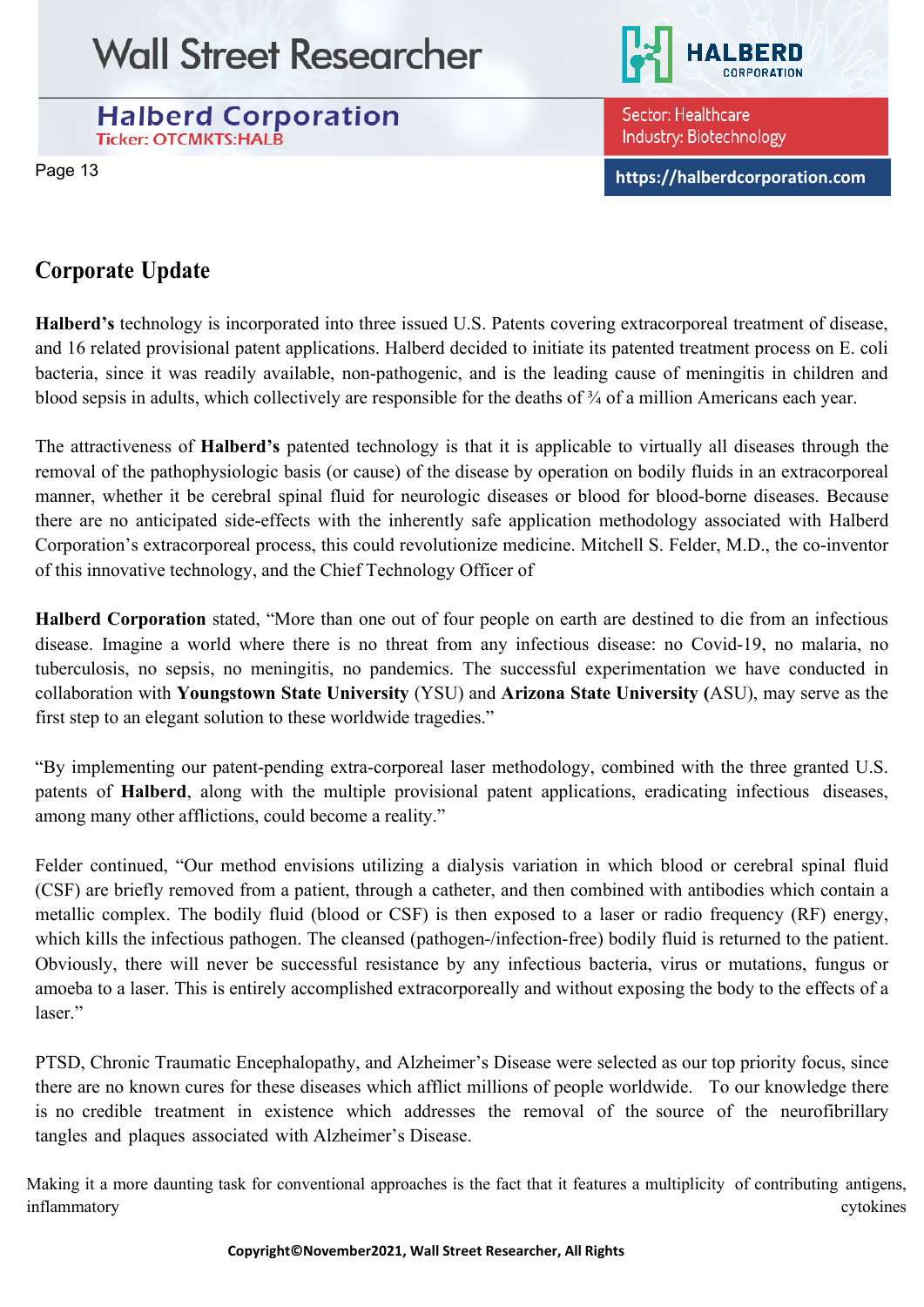#### **Halberd Corporation Ticker: OTCMKTS:HALB**

Sector: Healthcare Industry: Biotechnology

Page <sup>14</sup> **[https://halberdcorporation.com](https://halberdcorporation.com/)**

and an excitatory neurotransmitter in the form of excessive levels of Glutamate involved in Alzheimer's Disease.

**Halberd** has successfully eradicated Phosphorylated Tau (the principal basis for neurofibrillary tangles),IL-6 (a major factor in PTSD, CTE, and cancer), TNF-Alpha (a major factor in PTSD and CTE), and we are currently working on Glutamate (a major factor in all neurodegenerative diseases, including Epilepsy and Lou Gehrig's Disease).

As soon as **Halberd** is successful in eradicating the appropriate amount of Glutamate, it will have completed its short-term goal of establishing proof of concept toward finding a cure for PTSD/CTE and intends to approach the military, the NFL, and the NCAA to seek support/endorsement for our continuing program. Next, Halberd will pursue its the long-term goal of developing a cure for Alzheimer's Disease, and Parkinson's Disease.

**Halberd's** strategy continues to follow its process road map consisting of the following steps: Identifying a target antigen; (or in the case of Alzheimer's disease, three antigens, six inflammatory cytokines; and an excitatory neurotransmitter (Glutamate);

Creating patentable antibodies with high binding affinity against the target antigen(s);

Conjugating these antibodies with metallic nanoparticles (moieties) through our patent-pending process;

Applying Halberd's patented extracorporeal process of eradicating the nanoparticle-antibody-antigen complex in bodily fluids through the patent-pending process of exposing it to radiofrequency waves or laser emissive energy, or other means;

Conducting animal testing to establish the safety and efficacy of our revolutionary process for the eradication of diseases.

And finally, human testing, FDA certification, and implementation to eradicate the disease state.

We have successfully completed steps 1, 2, & 3 for both E. coli and select PTSD/CTE and Alzheimer's Disease pathogens. We are in the process of executing Step 4 for effectiveness against both E. coli bacteria as well as neurodegenerative diseases.

Halberd is convinced that once the first five steps are completed for the removal of the major antigens which have been linked to the neurofibrillary tangles and plaques associated with Alzheimer's Disease, Halberd will be positioned to negotiate joint ventures and/or licensing agreements with a selected major biotechnology company which could aid in facilitating the process to complete certification by the FDA and other regulatory agencies around the world.

These accomplishments will also better position Halberd for more substantial charitable contributions. Halberd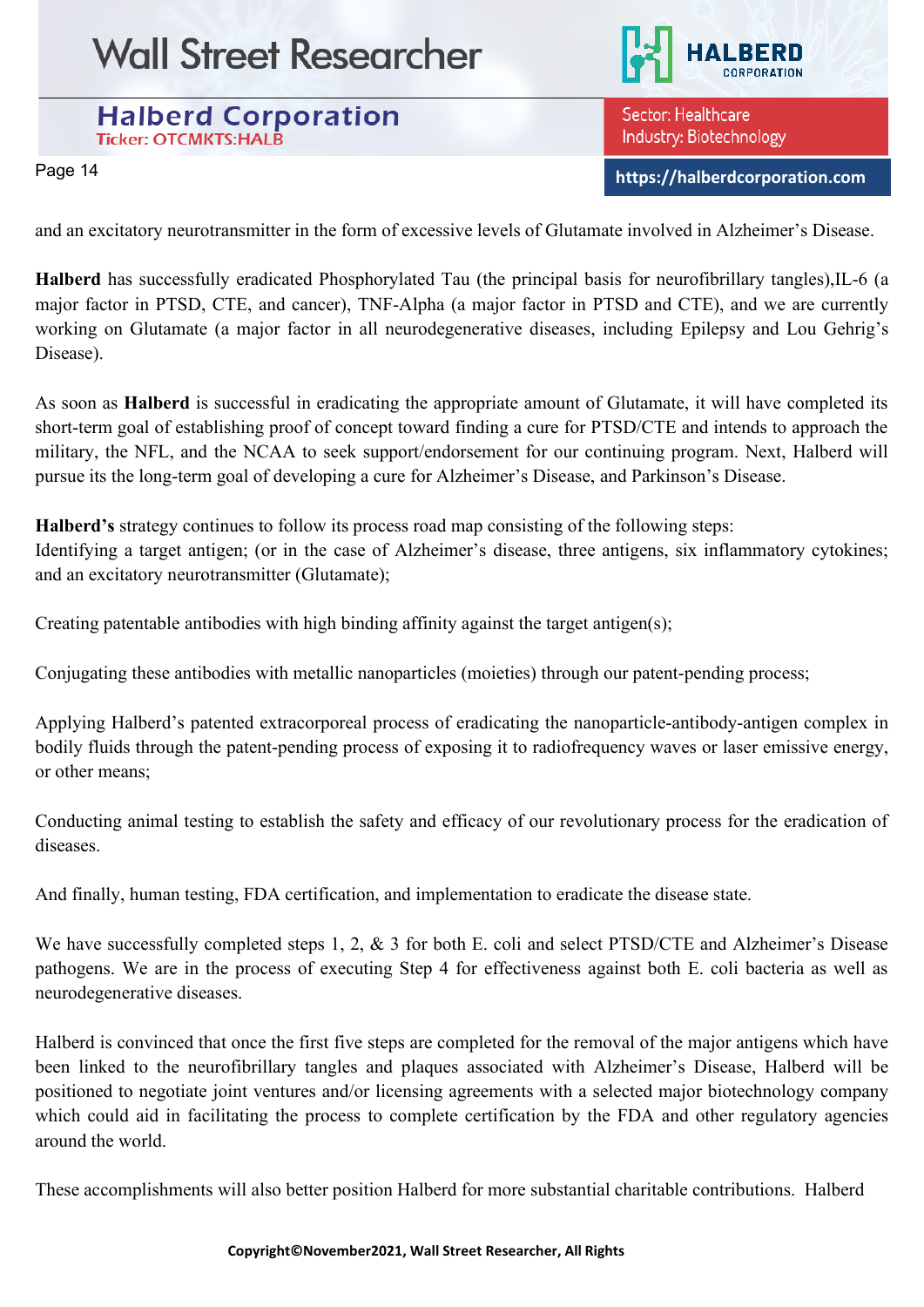**Halberd Corporation Ticker: OTCMKTS:HALB** 



Sector: Healthcare Industry: Biotechnology

Page <sup>15</sup> **[https://halberdcorporation.com](https://halberdcorporation.com/)**

has applied for a sizable government grant, and we have received notice that our application white paper has been accepted by the Department of Defense. We expect to receive tranches toward that grant early in 2022.

William A. Hartman, Halberd's Chairman, President & CEO, stated, "This is a clear breakthrough in the eradication of disease. Our extensive review of medical research reports reveals no other successful use of a laser for pathogen eradication. Over the last several weeks, we have applied what we learned in the E. coli experiments and have eliminated several of the disease antigens which contribute to Alzheimer's Disease and PTSD from Cerebral Spinal Fluid.

In parallel, we conducted RF exposure disease-elimination experiments. Our RF test results have mirrored the results experienced during our laser tests. Having alternative treatment methods will offer health care professionals the flexibility to select the most suitable approach for each patient, disease condition and environment. Following our experiments with CSF, Halberd plans to conduct similar tests with target disease antigens in blood plasma for blood-borne diseases."

#### **People Inflicted With Various Disease - BELOW**

24.5 million with PTSD/CTE6.

3 million with Alzheimer's Disease in the USA and 40 million worldwide

Parkinson's Disease1.0 million / Multiple Sclerosis - 400,000 Lou Gehrig's Disease

30,000 Huntington's Disease -30,000 / Epilepsy-3.4 million

### **Conclusion**

**Halbred Corporation** has what we think is a unique approach among other thingsto curring disease thru the cleansing of bodily fluids through extra-corporeal laser methodology. In association with the medical research staff at **Arizona State University** and **Youngstown State University, Halberd's** management team has moved much closer to delivering new and cutting edge procedures for curing worldwide health issues .

We feel that such patents on these important and significant medical procedures using laser treatments on blood, spinal fluids, and other sections of the human body add significant value to **Halbred's** portfolio of patents..

Given these significant values - revenues that these patents could generate going forward into the future, we feel that the shares of **HALB are significantly undervalued.** These shares are trading close to their yearly low and we have seen rallies to a **high of \$0.10 cents**. The opportunity exists for significant upside movement should any one of **HALB's** many patents prove to become successful and marketable.